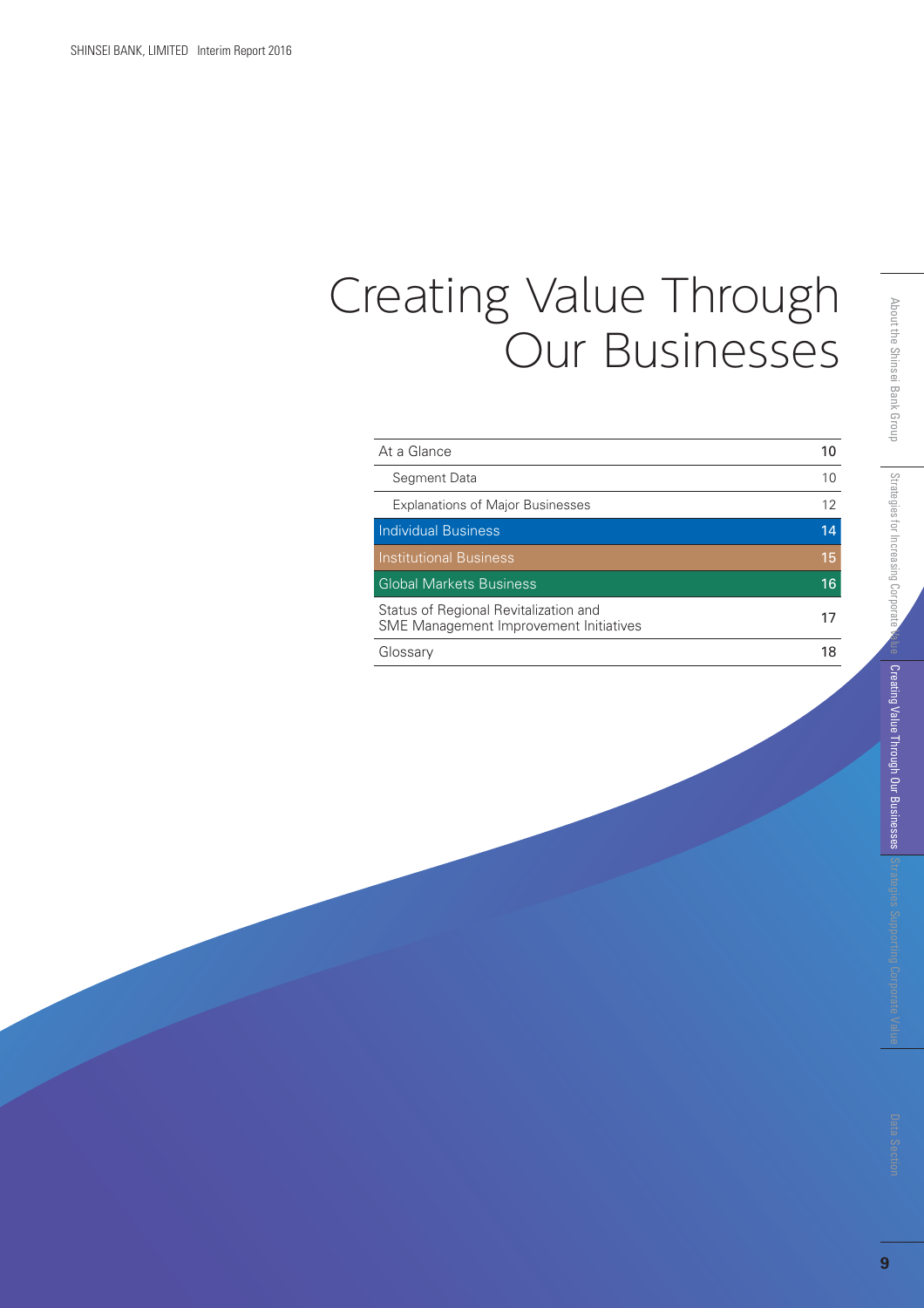## AT A GLANCE Segment Data

### **INDIVIDUAL BUSINESS**

#### **Major Business**

- Retail Banking
	- Deposit related products (saving deposits, time deposits, structured deposits, foreign currency deposits)
- Asset management
- (consultation, mutual funds, annuity products) – Housing loans
- Consumer Finance
- Unsecured personal loans
- (Shinsei Bank, Shinsei Financial, NOLOAN)
- Installment sales credit, settlement, credit cards
- (APLUS FINANCIAL) – Credit Guarantees
- (Shinsei Financial, APLUS FINANCIAL)

## **INSTITUTIONAL BUSINESS**

#### **Major Business**

- Corporate, Financial Institutions & Public Sector Finance
- Healthcare Finance
- Real Estate Finance
- Project Finance
- Specialty Finance
- Business Succession Finance
- Credit Trading
- Private Equity
- Advisory Services
- Leasing (Showa Leasing)
- Trust operations (Shinsei Trust & Banking)

## **GLOBAL MARKETS BUSINESS**

#### **Major Business**

- Markets Business
- Asset Management
- Wealth Management
- Securitization (Shinsei Securities)





#### **Contribution**<sup>1</sup>

**Contribution**<sup>1</sup>

5.2 Billions of yen



**Total Revenue Community Community Community Profit after profit after** 

5% 7%

Creating Value Through Our Businesses

Creating Value Through Our Businesse At a Glance

1.7 Billions of yen

**Net Credit Costs**

Strategies for Increasing Corporate Value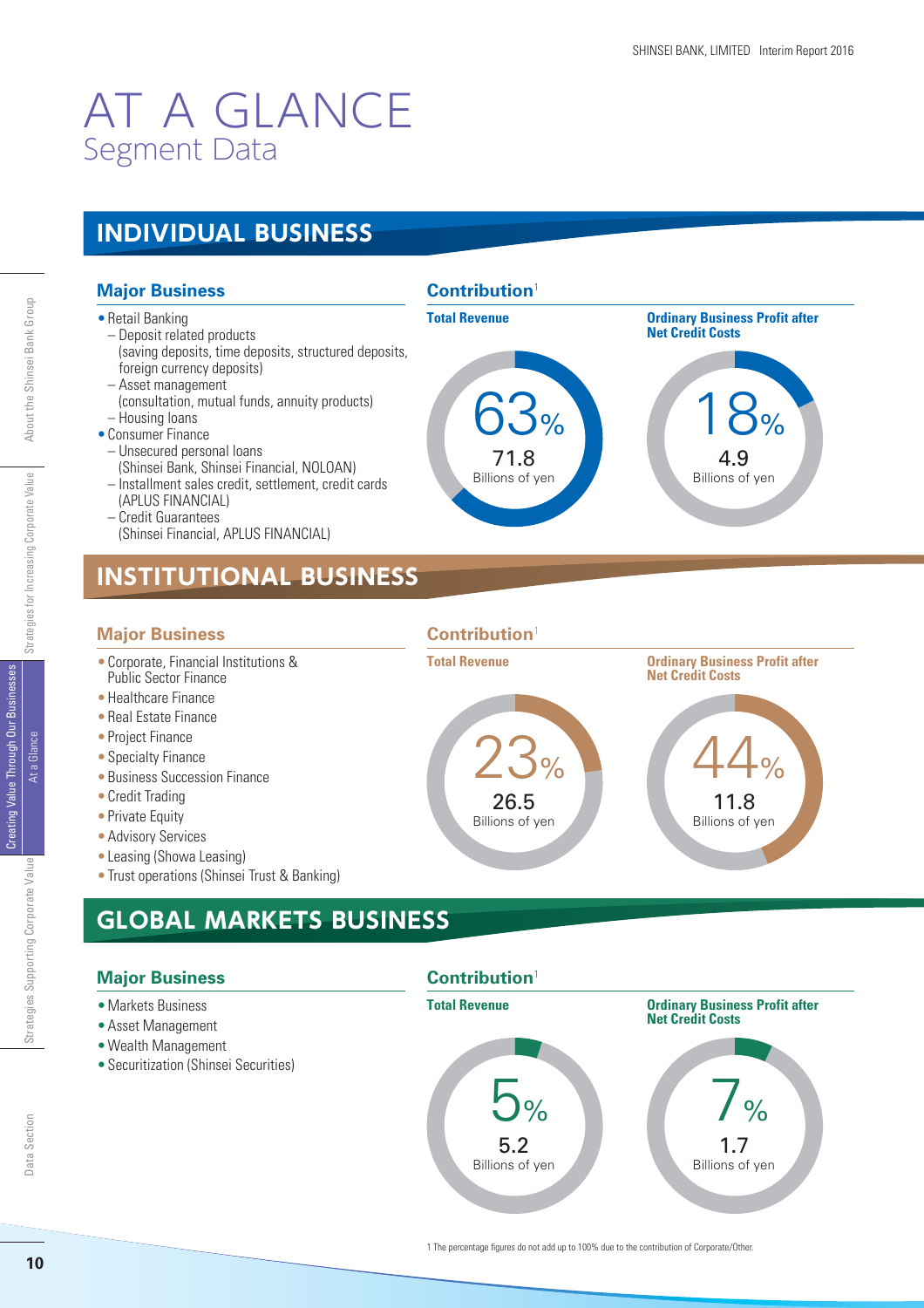





Strategies Supporting Corporate Value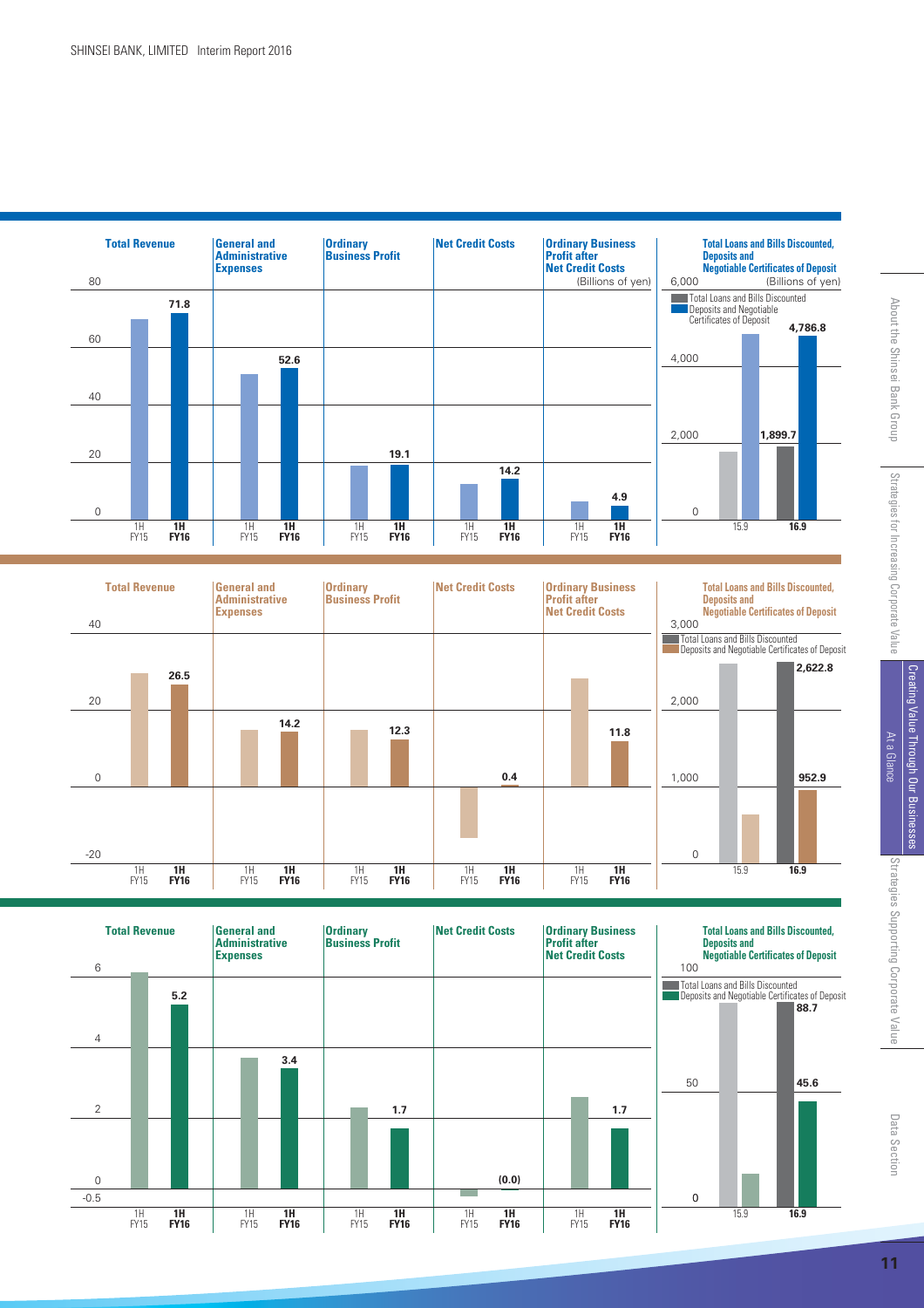## Explanations of Major Businesses

## INDIVIDUAL BUSINESS

#### **Retail Banking**

Financial products and services for individual customers, such as yen/foreign currency deposits, structured deposits, mutual funds, brokerage service through an alliance partner, life/ casualty insurance through alliance partners, and housing loans



#### **Shinsei Financial,** *Shinsei Bank Card Loan—Lake* **and NOLOAN**

Unsecured personal loan business and credit guarantee services (Shinsei Financial and Shinsei Bank Card Loan—Lake)



#### Revenue **Ordinary Business Profit (Loss) OBP** (Loss) after Net Credit Costs (Billions of yen)

## INSTITUTIONAL BUSINESS

#### **Corporate Business**

Financial products and services for corporate, financial institutions and public sector customers (including healthcare finance and advisory services)



#### **Structured Finance**

Real estate finance, project finance and specialty finance business including M&A finance, as well as and trust business



Creating Value Through Our Businesses

**Creating Value Through Our Businesse** At a Glance

**12**About the Strategies Supporting Corporate Value At a Glance At a Glance Strategies for Increasing Corporate Value About the Shinsei Bank Group Strategies Supporting Corporate Value

#### Revenue (Billions of yen)

**Ordinary Business Profit (Loss) OBP** (Loss) after Net Credit Costs

**GLOBAL** 

Revenue

(Billions of yen)

**MARKETS** 

**Ordinary Business Profit (Loss)** OBP (Loss) after Net Credit Costs

BUSINESS

#### **Markets Business**

Foreign currency exchange, derivatives, equity, alternative investments, and other capital markets business



#### **Other Businesses**

Shinsei Securities, asset management, and wealth management business

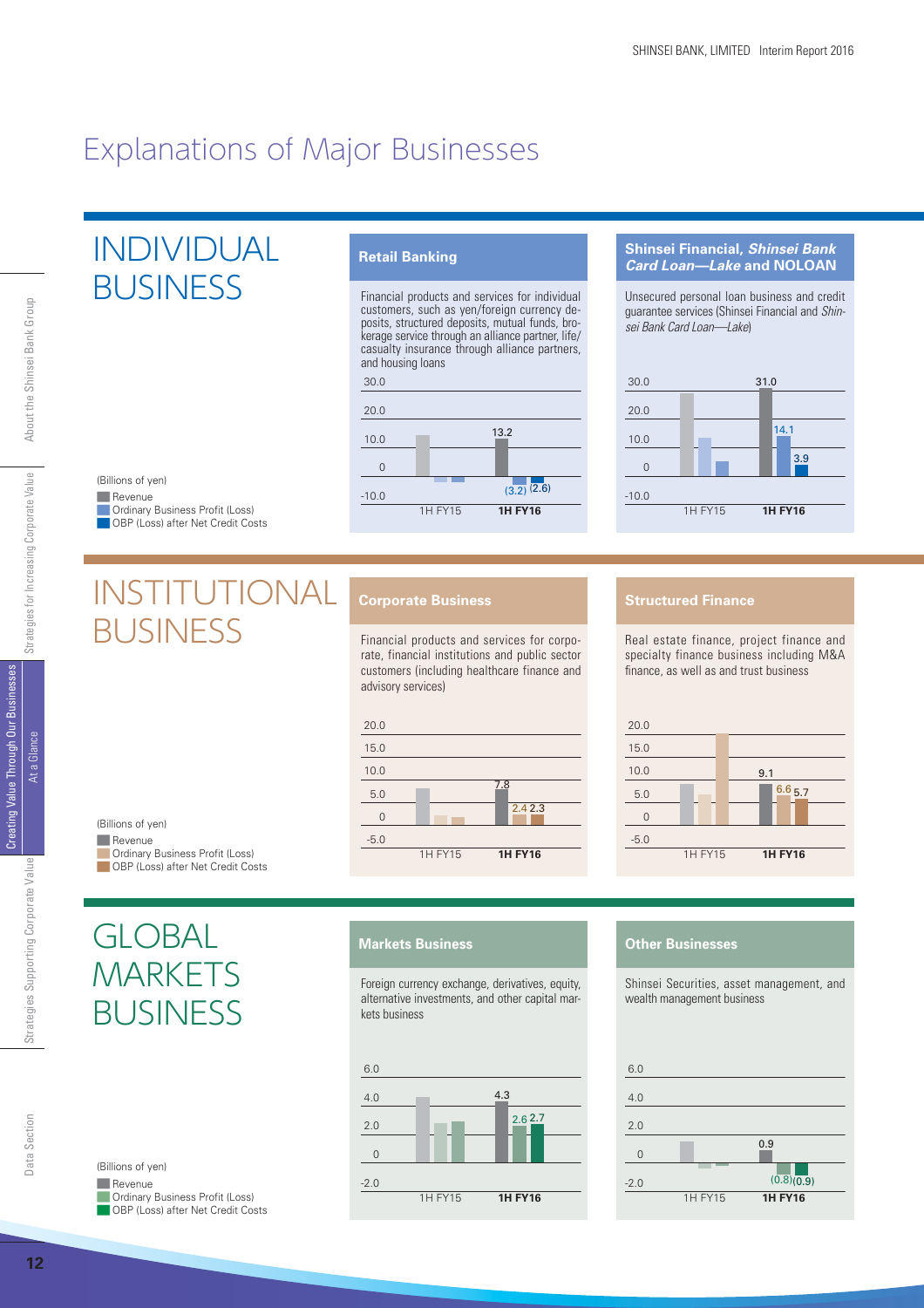#### **APLUS FINANCIAL**

Installment sales credit, credit cards, credit guarantee services, loans, and settlement services



#### **Other Businesses**

Consumer Finance Division and Shinsei Property Finance which is engaged in real estate collateral finance

| 30.0     |         |                |  |
|----------|---------|----------------|--|
| 20.0     |         |                |  |
| 10.0     |         |                |  |
| $\Omega$ |         | 0.60.20.2      |  |
| $-10.0$  |         |                |  |
|          | 1H FY15 | <b>1H FY16</b> |  |

#### **Principal Transactions**

Credit trading—business succession finance and the business of trading various monetary claims—, private equity, asset-backed investment and other products and services for corporate customers



#### **Showa Leasing**

Leasing services for information equipment, industrial machinery, and machine tools as well as finance services such as installment sales credit

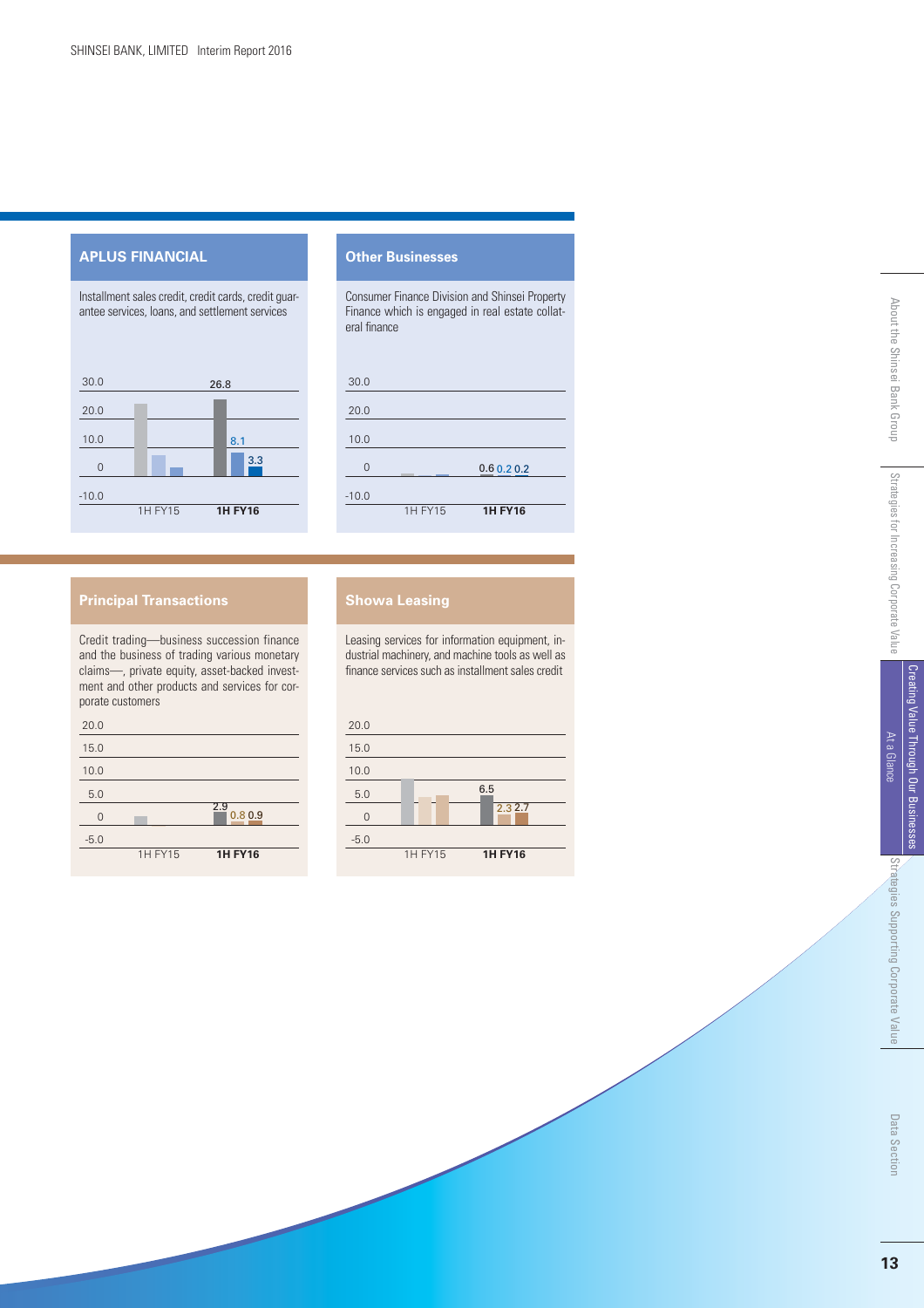# INDIVIDUAL BUSINESS

The Individual Business is comprised of: 1) Shinsei Bank's Retail Banking Business, which handles deposits, investment trusts, insurance, housing loans, and unsecured personal loans issued under the Shinsei Bank Card Loan—Lake brand, 2) Shinsei Financial Co., Ltd., which engages in the unsecured personal loan and credit guarantee businesses, 3) Shinsei Personal Loan Co., Ltd., 4) APLUS FINANCIAL Co., Ltd., which is engaged mainly in the credit card business and the installment sales credit business (hereafter, shopping credit), and 5) Shinsei Property Finance Co., Ltd., which engages in real estate collateralized finance.

#### **Key Objectives in the Third Medium-Term Management Plan**

In addition to seeking ways to utilize the approximately 10 million-strong customer base of the Shinsei Bank Group, the Bank is focused on strengthening the initiatives it undertakes in its Consumer Finance Business, an area identified as a growth area in the Bank's Third MTMP. Additionally, as of August 2016 the number of accounts held by individual customers at Shinsei Bank's Retail Banking Business has exceeded 3 million.

#### Growth Areas

In the Unsecured Personal Loan Businesses, in order to increase topline revenues from its overall Unsecured Personal Loan operations, the Bank is leveraging the attributes of its three brands: the Bank Group's core brand "Lake," "NOLOAN" and the newly established "Shinsei Bank Smart Card Loan Plus." Furthermore, the Bank is engaged in efforts to grow its Unsecured Personal Loan Credit Guarantee balance associated with clients such as regional financial institutions through its subsidiary Shinsei Financial Co., Ltd.

#### Stable Revenue Areas

The asset management consulting business is one of the key areas in which the Bank anticipates stable yet moderate growth and are able to leverage Shinsei Bank's strengths, and in addition to adopting new devices and technologies in order to provide customers faced with difficulties in visiting branch locations with the sense of security of face-to-face interactions, the Bank is pursuing the integration of its channels in order to establish an operating structure which enables its customers to freely contact the Bank regardless of the time or the place.

Regarding the credit card and shopping credit businesses, in the credit card business, the Bank has undertaken actions to increase its new credit card issuances in order to expand its customer base in addition to engaged in promotional activities to increase the utilization rate of the cards. In the shopping credit business, efforts have focused upon the enhancement of customer convenience by moving applications online through the introduction of the e-order system and promoting housingrelated shopping credit products such as those used for home renovations.

#### Strategic Initiative Areas

In the settlements business, we are engaged in efforts to establish an operating structure required to serve new settlement methods, primarily those emerging from the e-commerce market, through the provision of APLUS's settlement functions as a Group platform to provide settlement gateway services and improving the Bank's offerings of prepaid credit cards.

#### **Business Results and Progression in Initiatives in the First Half of Fiscal Year 2016**

In the first half of fiscal year 2016, the Individual Business recorded total revenue of ¥71.8 billion, expenses of ¥52.6 billion and net credit costs of ¥14.2 billion, resulting in an ordinary business profit after net credit costs of ¥4.9 billion. Total revenue increased compared to the first half of fiscal year 2015, supported by growth in the unsecured personal loan balance, including that at Shinsei Bank Card Loan—Lake, and growth in the housing-related loan balance of APLUS FINANCIAL.

In our unsecured personal loan businesses, in addition to the introduction of new image characters for Shinsei Bank Card Loan—Lake in September 2016, the Bank has entered into an ATM alliance with Japan Post Bank Co., Ltd., in October 2016. In June 2016, Shinsei Financial established SecondXight, Inc., a FinTech joint venture, in order to explore the utilization of artificial intelligence (AI). Shinsei Financial looks to utilize AI technologies in credit guarantee screening of loans issued by partners such as regional financial institutions as well as in its algorithms utilized in the pre-approval credit screening of prospective customers.

#### Unsecured Loan Balance



In settlements business, in April 2016 Shinsei Bank announced its entry into the provision of settlement agent services in Japan to WeChat Pay, a China based mobile payment service operated by WeChat, China's largest online messaging service.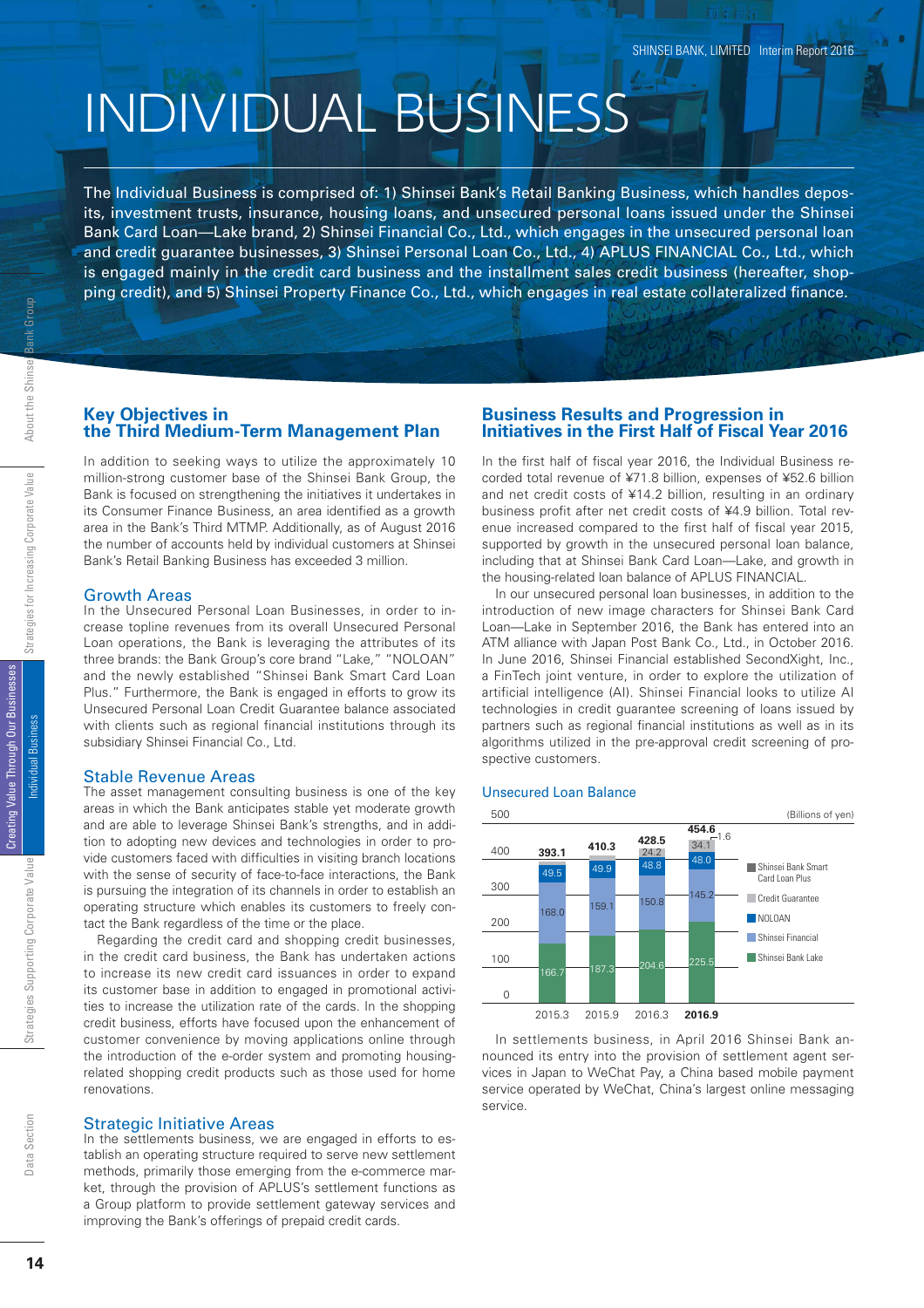421

# INSTITUTIONAL BUSINESS

The Institutional Business is comprised of: 1) the Corporate Business, which engages in the provision of corporate financing, primarily loans, and financial solutions to corporate and public entities and financial institutions; 2) the Structured Finance Business, which engages in real estate and project related transactions: 3) the Principal Transactions Business, which includes business succession finance; 4) Showa Leasing, which engages in the leasing business; and 5) Shinsei Trust & Banking, which is engaged in the trust business.

#### **Key Objectives in the Third Medium-Term Management Plan**

In addition to engaging in efforts to ensure the prioritized investment of management resources in businesses with high market growth potential in addition to being areas in which the Bank holds expertise through the application of a "selection and concentration" approach, we are pursuing the realization of the unified management of Group companies in order to provide highly value-added financial solutions which are well suited to and meet the needs of our customers.

#### Growth Areas

In our Structured Finance Business, an area in which the Bank possesses competitive advantages, we are pursuing both growth and further enhancement of our expertise.

In real estate finance, we are utilizing our extensive expertise to respond flexibly to the attributes, locations, risk levels and other factors of facility in order to rapidly screen proposed transactions in order to structure transactions which meet the needs of our customers while also maintaining a strong focus on risk and return profiles.

In project finance, we are proactively engaging in domestic and overseas projects in areas such as renewable energy and public private partnerships and private finance initiatives.

#### Stable Revenue Areas

The Institutional Business is engaging in efforts to achieve the sustained expansion of our customer base through collaborative efforts amongst all Group companies in order to achieve the provision of products and services which truly meet the needs of our customers.

In our business serving corporate clients, the Bank has reflected growth and profitability potential in the customer segmentation system utilized in approaching potential clients and is engaging in efforts to increase the magnitude of each client transaction as well as pursuing the deepening of transactional relationships through cross selling. Through such efforts, the Bank is building the foundation of what will eventually become its core long term transactional base.

#### Strategic Initiative Areas

The Institutional Business continues to deliver SME and small business solutions which leverage the strengths of the Shinsei Bank Group. Specifically, we are creating the business structures necessary for the provision of all functions offered by Shinsei Group companies in a one-stop format, through the pursuit of greater integration with Showa Leasing which holds strengths in its transactions with SME clients.

In meeting the capital management needs of clients such as regional financial institutions, the Bank is providing a range of investment products through the leveraging of our expertise in areas such as structured finance, and regarding meeting the core business

enhancement needs of these clients, the Shinsei Bank Group is working cohesively in providing financial solutions for individual customers of regional financial institutions such as credit guarantees and structured deposits.

With an increasing number of baby-boomer generation owners of small businesses approaching retirement, we plan to respond to the growing needs of SMEs and middle-market companies for business succession and business change/cessation solutions through the provision of buyout finance, debt disposal and other financial solutions. The highly experienced professionals of our tightly knit, elite teams deliver customized solutions leverage the knowledge and expertise gained in our Principal Transactions Business while also utilizing resources from across the entire Shinsei Bank Group.

#### **Business Results and Progression in Initiatives in the First Half of Fiscal Year 2016**

In the first half of fiscal year 2016, the Institutional Business recorded total revenue of ¥26.5 billion, expenses of ¥14.2 billion and net credit costs of ¥0.4 billion, resulting in an ordinary business profit after net credit costs of ¥11.8 billion.

In the Structured Finance Business, one of the Bank's growth areas, we proactively engaged in both domestic and overseas Project Finance opportunities, particularly projects in the renewable energy field, and worked closely with regional financial institutions in the structuring of these projects.

In the provision of SME and small business solutions, strategic initiative area, we are engaged in efforts to strengthen our business capabilities through the effective use of resources and the sharing of expertise and customer bases of the Group level. In October 2016, the Bank's consolidated subsidiaries APLUS Co., Ltd. and Showa Leasing launched a vendor leasing business that combines the credit screening capabilities for individual customers of the former and the leasing functions of the latter.

#### Structured Finance: Operating Asset Balance

#### 1,500



(Billions of yen)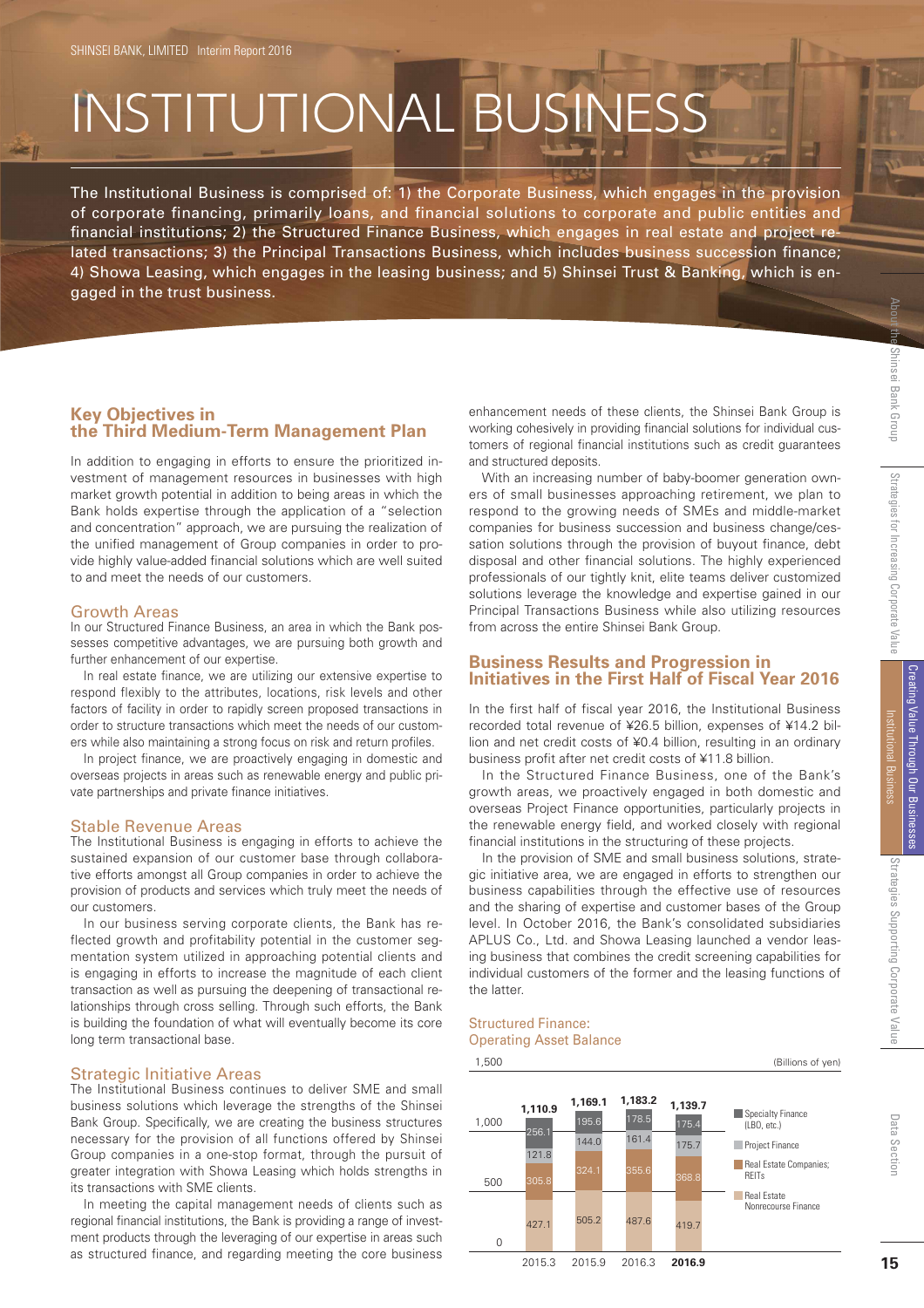# GLOBAL MARKETS BUSINESS

The Global Markets Business is comprised of: 1) the Markets Related Business that engages in foreign exchange, derivatives and other capital markets operations, 2) the Asset Management Business which includes the provision of investment trusts, 3) the Wealth Management Business which provides financial products and services to high net-worth individuals and 4) Shinsei Securities, a securities company engaged in securitization and securities brokerage.

#### **Key Objectives in the Third Medium-Term Management Plan**

In financial markets, unprecedented events and conditions including the introduction of the Bank of Japan's negative interest rate policy persist, and the uncertainty surrounding future developments is strengthening. Additionally, while client needs for foreign exchange and interest rate hedging and asset management persist, there has been a tangible decline in the number of financial institutions able to act as the counterparty for such services as a result of recent restructurings of financial institutions and the withdrawal of a non-Japanese financial institution from the Japan market. As a result, we expect the demand from corporate clients for derivative transactions and demand from financial institution clients for asset management products to persist and predict that these demands will grow.

Giving consideration to these market conditions, Shinsei Bank has focused its efforts on leveraging its accumulated experience in these areas and, as a part of the Third MTMP, has continued to invest management resources in the provision of derivative transactions to corporate clients and the provision of asset management products to financial institution clients. At the same time, we are engaging in efforts to strengthen our operational infrastructure including IT systems, as well as growing our customer base.

Within the current market environment where interest rates remain at low levels, our focus on providing products and services such as structured bonds through our securities brokerage business and creating attractive investment trusts well suited to the needs of our corporate and financial institution clients as well as individual customers is greater than ever before. In particular, in regard to our investment trust business, we believe that the growth of the market is nearly guaranteed. Of the ¥1,700 trillion in financial assets held by Japanese individuals, investment trusts account for roughly 6%, and while low compared to the United States and Europe, the introduction of programs designed to encourage individuals to shift their assets from deposits to investments such as the NISA (Nippon Individual Savings Account), we anticipate the flow of deposits to investment products will accelerate going forward. In this area we believe the Shinsei Bank Group's diverse range of domestic and overseas investment trust product offerings from both Japan and overseas serves as a competitive strength and we will look to leverage this strength to differentiate the Group from our competitors.

#### **Business Results and Progression in Initiatives in the First Half of Fiscal Year 2016**

In the first half of fiscal year 2016, the Global Markets Business recorded total revenue of ¥5.2 billion, expenses of ¥3.4 billion and net credit recoveries of ¥0 billion, resulting in an ordinary business profit after net credit costs of ¥1.7 billion. Regarding total revenue, while softness was observed in the provision of financial products to individual customers, sales of structured products well suited to the asset management needs of our regional financial institution customers were firm.

Additionally, in October 2016, Shinsei Securities Co., Ltd. was awarded the Investor Solutions award in the Asia Pacific Showcase & Awards organized by mtn-i\*. This award received in recognition of the Group's capabilities in the structuring and sale of structured notes (selling agent: Shinsei Bank, Limited; arranger: Shinsei Securities Co., Ltd.; underwriter: Shinsei International Limited).

\* A globally prominent information vendor specializing in medium-term notes (MTN) with a significant subscribership among market participants, particularly in Europe.

Feature of the Shinsei World Wrap Fund launched for individual customers by Shinsei Group subsidiary Shinsei Investment Management Co., Ltd.



16

Jata Section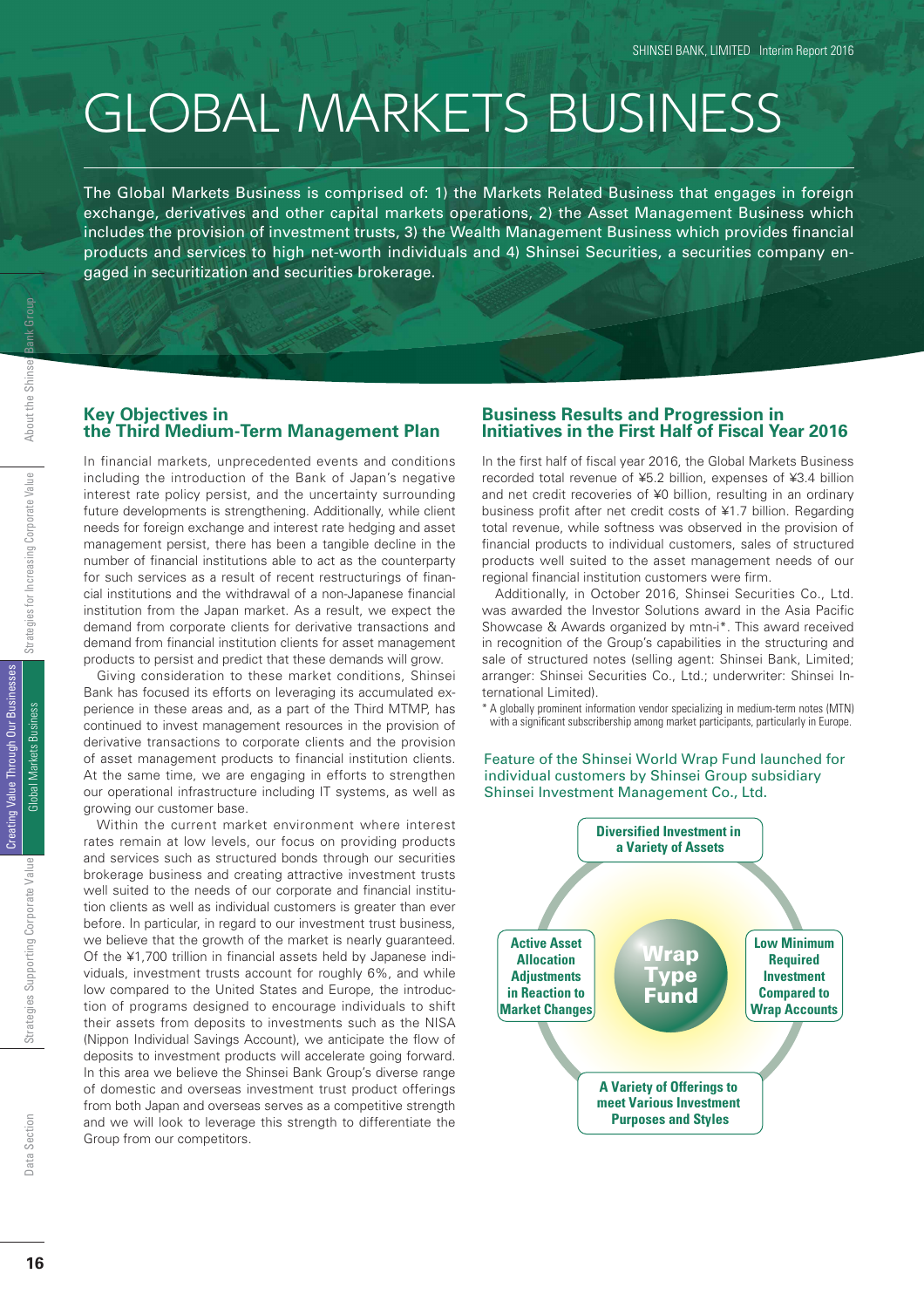## Status of Regional Revitalization and SME Management Improvement Initiatives

To improve the management of small- and medium-sized enterprises (SMEs) and contribute to the revitalization of regional economies, the Shinsei Bank Group engages in initiatives such as those described below, providing our expertise and, depending on the initiative, cooperating with local financial institutions and the SME Business Rehabilitation Support Cooperative. In addition to supporting SMEs and local businesses that have technologies or business models with unrealized growth potential, the Group promotes the development of new industries and businesses that contribute to the revitalization of regional economies. The Group's efforts focus on providing financing that emphasizes cash flows and multifaceted solutions to such management issues as business strategy planning and implementation support and other complementary functions rather than merely satisfying funding needs. Through such efforts, the Group aims to expand the operations of growing SME clients and contribute to the development of new innovative businesses.

#### **Examples of Shinsei Bank Initiatives**

#### • Supporting regional revitalization through business rehabilitation

Golf course operator in North Kanto: Golf courses with lodging facilities have faced a difficult operating environment ever since the bursting of Japan's economic bubble, as the number of users and the market prices for golf club memberships have both declined. Saddled with significant debts, this golf course in the North Kanto region entered legal liquidation procedures. However, the local government's desire to maintain the golf course as a place for the relaxation and recreation of local residents set in motion the search for a sponsor that would assume operation of the golf course. Shinsei Bank was tapped as its financial adviser in selecting a sponsor on the basis of its extensive experience in golf course M&A and expertise. The Bank supported the sponsor selection process, engaging in efforts to assist the achievement of desired outcomes such as the preservation of existing club members playing privileges, job security for local employees and securing financing sufficient for the continuation of golf course operations. With the Bank's support and advice, the golf course was successfully sold to an influential local business operator with the ability to resuscitate the golf course while fulfilling all the aforementioned conditions. The new sponsor is now in the process of reviewing operating costs and renovating facilities in preparation for the reopening of the golf course.

#### • Supporting management improvement and business expansion

A regional dealer of imported automobiles: This import dealer sought to enter the sales financing (auto loans) business to expand its business but to do so it needed to both improve its balance sheet and secure sufficient inventory financing. Accepting an infusion of capital-like funds, Shinsei Bank supported the dealer's efforts to bolster its financial position and helped facilitate its swift entry into the auto loan industry by providing the credit screening and collection agency services of a Group company in installment sales credit. While continuing to provide support through a scheme to securitize receivables from installment sales, the Bank plans to arrange joint financing for the dealer with several regional financial institutions to enable it to procure even more stable and diversified sources of funding.

#### • Supporting growth-stage companies

Semiconductor packaging venture company: This company, whose main business is the development and manufacture of semiconductor packages on a consignment basis, successfully developed a technique for mounting chips on substrates with an extremely low defect rate. This technique reduced the size of the chip package and greatly increased the product's competiveness, leading to its application in communications and medical devices in the past few years. Recognizing the high growth potential of its unique technology, Shinsei Bank has supported its growth in many ways, including the provision of business financing. In view of the breadth of its target markets, Shinsei Bank arranged as a business matching service for the venture to meet with several of its other clients and one of these companies was so impressed with the venture company's advanced technologies that it has commenced an examination into a wide-ranging business alliance with it.

#### • Supporting business revitalization

Medical equipment manufacturer: Despite retaining high technological prowess, this company was stuck in a viscous circle that originated in a sales expansion strategy that backfired and led to transaction margin erosion and persistent losses and ultimately to declining productivity due to aging production facilities. Burdened with debt, the company sought rehabilitation through voluntary liquidation but recognizing the difficulties it faced in recovering independently, the company publicly sought a sponsor to oversee its rehabilitation. Shinsei Bank accepted to meet the role of its financial advisor in selecting a sponsor and swiftly recruited one with outstanding funding and management capabilities to lead an effort to turn it around and then smoothly secured the cooperation of several creditors. In these ways, Shinsei Bank contributed to putting the manufacturer on a path to recovery through voluntary liquidation. At present, the manufacturer is off to a fresh start with its sponsor enabling it to invest in facilities necessary for business expansion.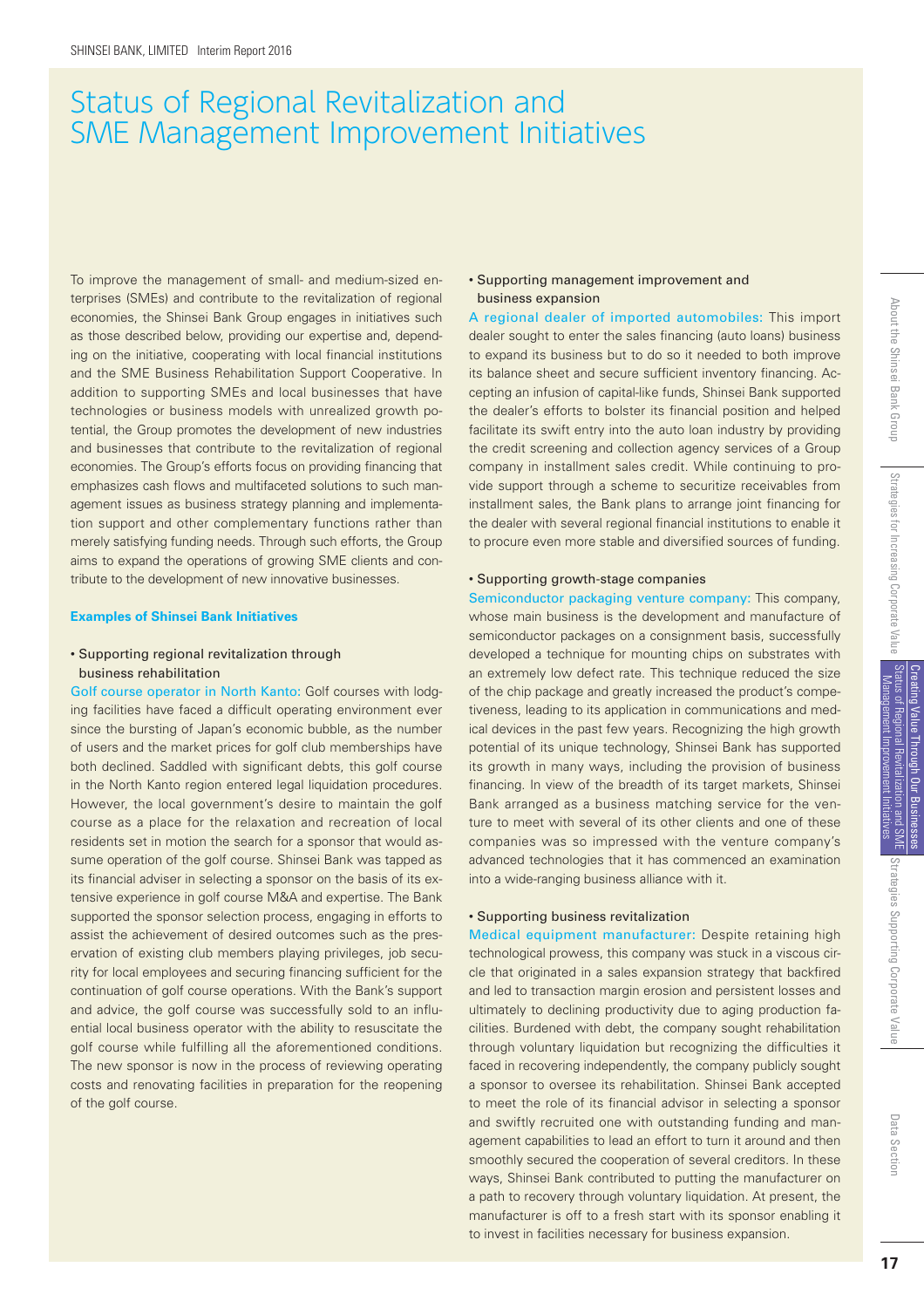## GLOSSARY

#### **Advisory**

Shinsei Bank's advisory business proposes solutions to meet customers' diverse needs in areas such as M&A, corporate restructuring, and fundraising in Japan and overseas.

#### **ALM (Asset Liability Management)**

ALM refers to the comprehensive management of the market and liquidity risks that exist in the Bank's balance sheet (i.e. assets and liabilities) as a result of its business operations. ALM aims to optimize interest rate income from the Bank's balance sheet and economic value by monitoring interest rate conditions and asset/liability duration, including off-balance items such as derivatives on the Bank's account, and adjusting for risks in assets/liabilities and derivatives transactions in consideration of the change in value of assets, liabilities, and periodic profits or losses due to market fluctuations.

#### **Asset Management**

In a broad sense, Asset Management refers to Shinsei Bank's overall asset management business, but in a narrower sense it refers to the investment trust business and investment advisory business. Shinsei Bank offers a variety of unique financial products and services for both institutional and individual (including high-net worth) customers, primarily through the Global Markets Business and the Individual Business (retail banking Business).

#### **Business Succession Support**

The provision of investments and loans to meet capital requirements for the transfer of shares, etc. to customers considering family members or employees as business successors in order to facilitate the smooth hand over of business ownership.

#### **Capital Markets Business**

Capital Markets business refers to capital markets-related transactions, including derivatives and trading, in order to meet customer needs for investment, risk hedging, fundraising, etc.

#### **Common Equity Tier 1 Ratio**

The financial indicator calculated in accordance with the international standard of the third Basel accord, indicating the adequacy ratio of capital of an even higher level of quality than the capital adequacy ratio commonly used to gauge the financial stability of banks, etc. The ratio is calculated by dividing the balance of common equity tier 1 capital, which is comprised of capital with high loss absorption capability such as common equity and retained earnings, and dividing the total by the balance of risk assets, the indicator of the magnitude of risk of assets, etc. held by banks.

#### **Credit Guarantee Business**

Credit Guarantees represent a guarantee to repay a loan made by a partner financial institution on behalf of the borrower, in the case that the borrower becomes unable to make repayments, in return for a fee. In the Shinsei Bank Group, Shinsei Financial is focused on this business, offering comprehensive support to partner financial institutions including advice on advertising strategies and product design as part of its service.

#### **Credit Trading**

Credit Trading offers balance sheet optimization solutions, including the purchase of loan receivables from current creditors or an investment in (purchase of) monetary claims held by the customer. Shinsei Bank also invests in monetary claims such as loans and leases sold in the secondary market for nonperforming loans, aiming to make profits by securing a greater return than the initial investment through servicing or resale of the receivables.

#### **Derivative**

Derivative is a collective term referring to transactions that are derived from or linked to other underlying transactions such as interest rate, bond, foreign exchange, and equity transactions. They are also called "financial derivatives" since most of the transactions originate from financial products.

#### **Exposure**

Exposure refers to an amount of assets or an amount of money that is exposed to foreign exchange, price fluctuations or other risks as a result of loans and investments.

#### **(Grey Zone) Interest Repayment**

Prior to the interest rate reduction implemented as part of the revisions to the Money Lending Business Law, the interest rates on some consumer finance products offered by the Shinsei Bank Group's subsidiaries exceeded the upper limit stipulated by the Investment Law. Following a ruling by the Supreme Court in January 2006, customers who paid more than the upper limit stipulated by the Investment Law have been allowed to request a refund of the extra interest paid. Accordingly, consumer finance companies have recorded reserves in order to cover losses on (grey zone) interest repayments.

#### **Healthcare Finance**

Healthcare Finance refers to financing- primarily nonrecourse loans— as well as financial advisory on management strategies and M&A for senior care facilities and nursing homes.

#### **Installment Sales Credit (Shopping Credit)**

Installment Sales Credit (Shopping Credit) is a service that allows customers to pay for goods or services in installments without using a credit card. Shinsei Bank group offers this service primarily through APLUS FINANCIAL.

#### Installment Sales Credit/Shopping Credit System



(2) Customer purchases a product or a service from the merchant partner

(3) Customer applies to APLUS for installment sales credit<br>(4) APLUS pays the purchase price for the product/service as a lump sum to the merchant partner<br>(5) Customer repays the purchase price to APLUS in installments

#### **LBO Finance (Leveraged Buyout Finance)**

LBO finance is a type of M&A finance based on the assets or future cash flows of a company to be acquired. It is used when a company or an investment fund acquires another company. At Shinsei Bank, LBO Finance is included in Specialty Finance.

#### **MBO Finance**

MBO stands for Management Buyout. It is a type of LBO finance offered when a company's management buys its own company co-working with an investment fund and others. At Shinsei Bank, MBO Finance is included in Specialty Finance.

#### **Net Credit Costs**

Net credit costs are the sum of reserves for loan losses set aside (credit costs) according to the credit standing of borrowers, reversal (gains) of reserves for loan losses and recoveries of written-off claims resulting from their disposal.

Strateg

gies Supporting Corporate Value